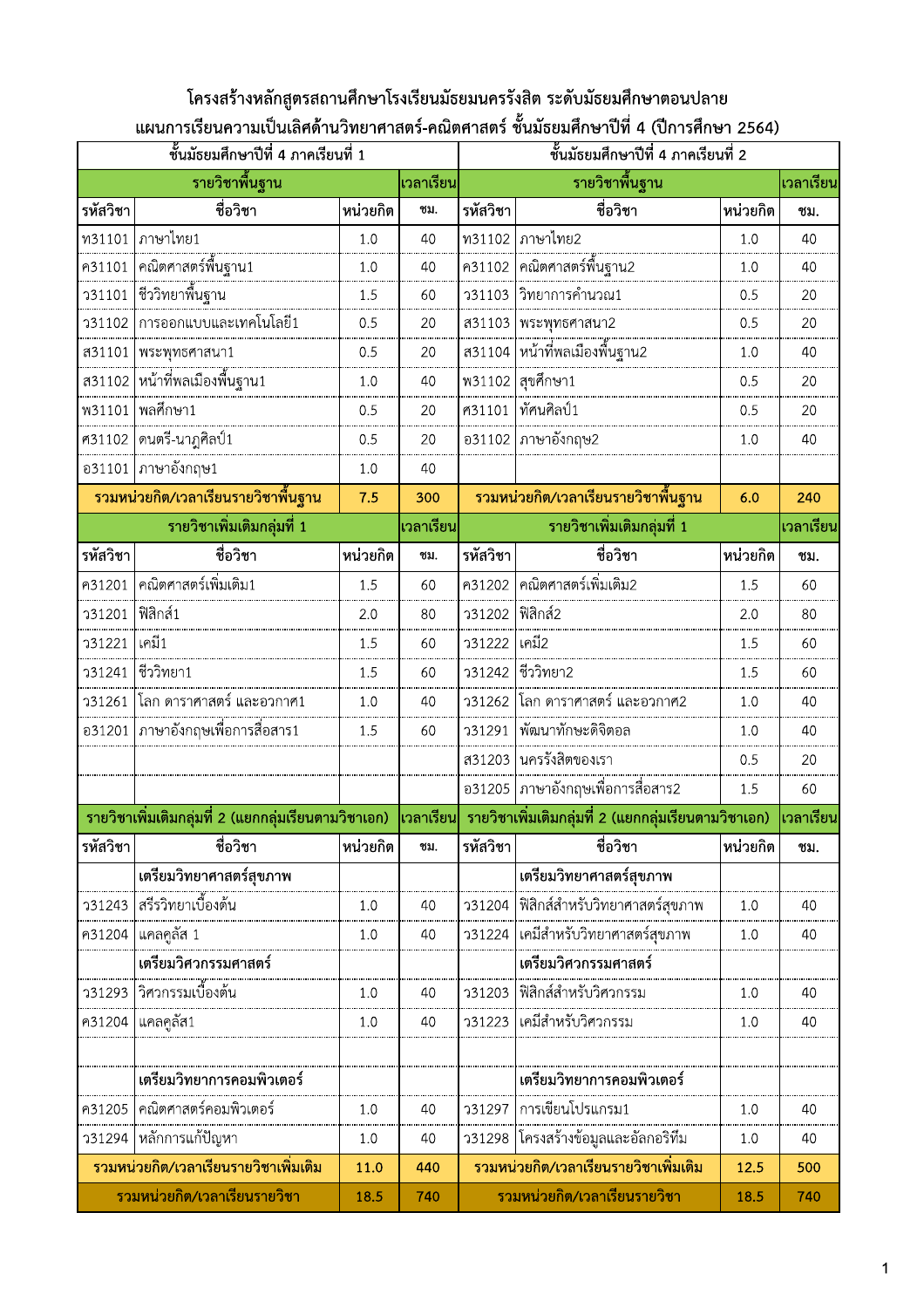## โครงสร้างหลักสูตรสถานศึกษาโรงเรียนมัธยมนครรังสิต ระดับมัธยมศึกษาตอนปลาย ีแผนการเรียนความเป็นเลิศด้านวิทยาศาสตร์-คณิตศาสตร์ ชั้นมัธยมศึกษาปีที่ 4 (ปีการศึกษา 2564)

| ขั้นมัธยมศึกษาปีที่ 4 ภาคเรียนที่ 1                 | ์ชั้นมัธยมศึกษาปีที่ 4 ภาคเรียนที่ 2 |                                                    |      |
|-----------------------------------------------------|--------------------------------------|----------------------------------------------------|------|
| กิจกรรมพัฒนาผู้เรียน                                | เวลา                                 | ู กิจกรรมพัฒนาผู้เรียน                             | เวลา |
| ชื่อกิจกรรม                                         | ชม.                                  | ชื่อกิจกรรม                                        | ชม.  |
| แนะแนว1                                             | 20                                   | แนะแนว2                                            | 20   |
| ี่ ชุมนุมตามความสนใจ ม.4/รักษาดินแดน นศท.ชั้นปีที่1 | 20                                   | ่ ชุมนุมตามความสนใจ ม.4/รักษาดินแดน นศท.ชั้นปีที่1 | 20   |
| กิจกรรมส่งเสริมคณธรรมจริยธรรม                       | 20                                   | กิจกรรมส่งเสริมคณธรรมจริยธรรม                      | 20   |
| ้รวมเวลากิจกรรมพัฒนาผู้เรียน                        | 60                                   | ้รวมเวลากิจกรรมพัฒนาผู้เรียน                       | 60   |
| ้เวลาเรียนรวมทั้งสิ้น                               | 800                                  | ้เวลาเรียนรวมทั้งสิ้น                              | 800  |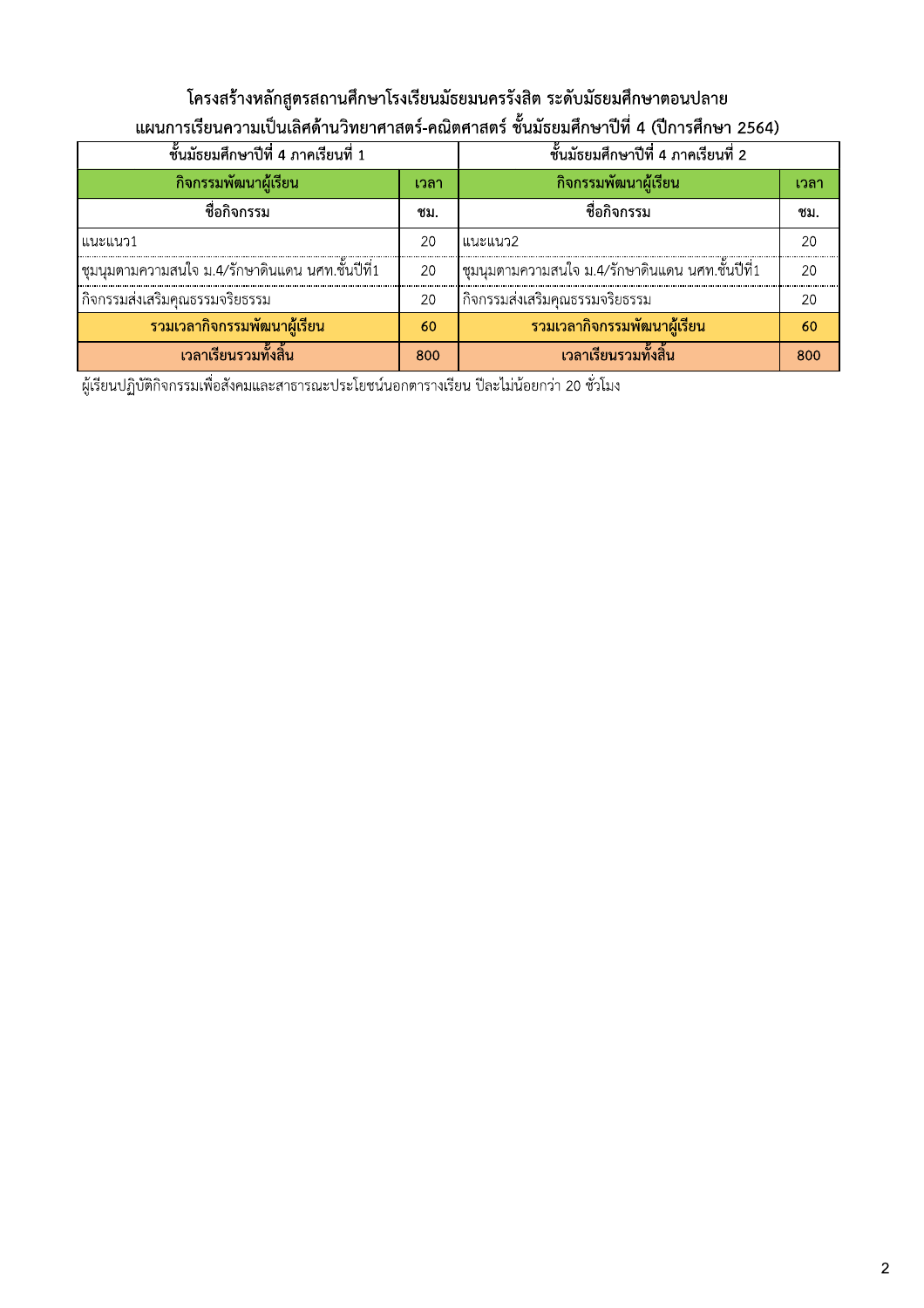### โครงสร้างหลักสูตรสถานศึกษาโรงเรียนมัธยมนครรังสิต ระดับมัธยมศึกษาตอนปลาย ีแผนการเรียนความเป็นเลิศด้านวิทยาศาสตร์-คณิตศาสตร์ ชั้นมัธยมศึกษาปีที่ 5 (ปีการศึกษา 2565)

|               | ชั้นมัธยมศึกษาปีที่ 5 ภาคเรียนที่ 1                                                                                       |          |                  | ชั้นมัธยมศึกษาปีที่ 5 ภาคเรียนที่ 2 |                                        |          |           |  |
|---------------|---------------------------------------------------------------------------------------------------------------------------|----------|------------------|-------------------------------------|----------------------------------------|----------|-----------|--|
|               | รายวิชาพื้นฐาน                                                                                                            |          | <b>เวลาเรียน</b> |                                     | รายวิชาพื้นฐาน                         |          | เวลาเรียน |  |
| รหัสวิชา      | ชื่อวิชา                                                                                                                  | หน่วยกิต | ชม.              | รหัสวิชา                            | ชื่อวิชา                               | หน่วยกิต | ชม.       |  |
| ท32101        | ภาษาไทย 3                                                                                                                 | 1.0      | 40               |                                     | ท32102   ภาษาไทย4                      | 1.0      | 40        |  |
| ค32101        | คณิตศาสตร์พื้นฐาน3                                                                                                        | 1.0      | 40               | ค32102                              | ๎ๅ<br>ๅฅฌิตศาสตร์พื้นฐาน4              | 1.0      | 40        |  |
| 132101        | เคมีพื้นฐาน                                                                                                               | 1.5      | 60               | 732103                              | พิสิกส์พื้นฐาน                         | 1.5      | 60        |  |
| 732102        | ี<br>การออกแบบและเทคโนโลยี2                                                                                               | 0.5      | 20               |                                     | ว32104  วิทยาการคำนวณ2                 | 0.5      | 20        |  |
| ส32101        | พระพุทธศาสนา3                                                                                                             | 0.5      | 20               |                                     | ส32103  พระพุทธศาสนา4                  | 0.5      | 20        |  |
|               | ส32102  เศรษฐศาสตร์                                                                                                       | 1.0      | 40               |                                     | ส32104   ภูมิศาสตร์                    | 1.0      | 40        |  |
| <b>W32101</b> | พลศึกษา2                                                                                                                  | 0.5      | 20               |                                     | พ32102 สุขศึกษา2                       | 0.5      | 20        |  |
| ศ32102        | ดนตรี-นาฎศิลป์2                                                                                                           | 0.5      | 20               |                                     | ศ32101  ทัศนศิลป์2                     | 0.5      | 20        |  |
|               | อ32101   ภาษาอังกฤษ3                                                                                                      | 1.0      | 40               |                                     | อ32102 ภาษาอังกฤษ4                     | 1.0      | 40        |  |
|               | ้รวมหน่วยกิต/เวลาเรียนรายวิชาพื้นฐาน                                                                                      | 7.5      | 300              |                                     | รวมหน่วยกิต/เวลาเรียนรายวิชาพื้นฐาน    | 7.5      | 300       |  |
|               | รายวิชาเพิ่มเติมกลุ่มที่ 1                                                                                                |          | เวลาเรียน        |                                     | รายวิชาเพิ่มเติมกลุ่มที่ 1             |          | เวลาเรียน |  |
| รหัสวิชา      | ชื่อวิชา                                                                                                                  | หน่วยกิต | ชม.              | รหัสวิชา                            | ชื่อวิชา                               | หน่วยกิต | ชม.       |  |
| ค32201        | คณิตศาสตร์เพิ่มเติม3                                                                                                      | 1.5      | 60               |                                     | ค32203 คณิตศาสตร์เพิ่มเติม4            | 1.5      | 60        |  |
| 132201        | ฟิสิกส์3                                                                                                                  | 2.0      | 80               | 332202                              | พิสิกส์4                               | 2.0      | 80        |  |
| 132221        | เคมี3                                                                                                                     | 1.5      | 60               | 332222                              | เคมี4                                  | 1.5      | 60        |  |
| 132241        | ชีววิทยา3                                                                                                                 | 1.5      | 60               | 332242                              | ชีววิทยา4                              | 1.5      | 60        |  |
| 132261        | โลก ดาราศาสตร์ และอวกาศ3                                                                                                  | 1.0      | 40               |                                     | ว32262 โลก ดาราศาสตร์ และอวกาศ4        | 1.0      | 40        |  |
| อ32201        | $ $ ภาษาอังกฤษเพื่อการสื่อสาร3                                                                                            | 1.5      | 60               | <b>332290</b>                       | การใช้โปรแกรมสร้างแฟ้มผลงาน            | 1.0      | 40        |  |
|               |                                                                                                                           |          |                  |                                     | อ32205   ภาษาอังกฤษเพื่อการสื่อสาร4    | 1.5      | 60        |  |
|               |                                                                                                                           |          |                  |                                     |                                        |          |           |  |
|               | ี รายวิชาเพิ่มเติมกลุ่มที่ 2 (แยกกลุ่มเรียนตามวิชาเอก)   เวลาเรียน   รายวิชาเพิ่มเติมกลุ่มที่ 2 (แยกกลุ่มเรียนตามวิชาเอก) |          |                  |                                     |                                        |          | เวลาเรียน |  |
| รหัสวิชา      | ชื่อวิชา                                                                                                                  | หน่วยกิต | ชม.              | รหัสวิชา                            | ชื่อวิชา                               | หน่วยกิต | ชม.       |  |
|               | เตรียมวิทยาศาสตร์สุขภาพ                                                                                                   |          |                  |                                     | เตรียมวิทยาศาสตร์สุขภาพ                |          |           |  |
| ค32202        | แคลคูลัส2                                                                                                                 | 1.0      | 40               | ค32204                              | ความถนัดทางคณิตศาสตร์                  | 1.0      | 40        |  |
| 732243        | ชีววิทยาสำหรับวิทยาศาสตร์สุขภาพ                                                                                           | 1.0      | 40               |                                     |                                        |          |           |  |
|               | เตรียมวิศวกรรมศาสตร์                                                                                                      |          |                  |                                     | เตรียมวิศวกรรมศาสตร์                   |          |           |  |
| ค32202        | แคลคูลัส2                                                                                                                 | 1.0      | 40               | ค32204                              | ความถนัดทางคณิตศาสตร์                  | 1.0      | 40        |  |
| 732283        | ____<br>โครงงานพื้นฐานทางวิศวกรรม                                                                                         | 1.0      | 40               |                                     |                                        |          |           |  |
|               |                                                                                                                           |          |                  |                                     |                                        |          |           |  |
|               | เตรียมวิทยาการคอมพิวเตอร์                                                                                                 |          |                  |                                     | เตรียมวิทยาการคอมพิวเตอร์              |          |           |  |
| 732284        | การเขียนโปรแกรม2                                                                                                          | 1.0      | 40               | 132291                              |                                        | 1.0      | 40        |  |
| 732285        | ่ การจัดการฐานข้อมูล                                                                                                      | 1.0      | 40               |                                     |                                        |          |           |  |
|               | รวมหน่วยกิต/เวลาเรียนรายวิชาเพิ่มเติม                                                                                     | 11.0     | 440              |                                     | ้รวมหน่วยกิต/เวลาเรียนรายวิชาเพิ่มเติม | 11.0     | 440       |  |
|               | รวมหน่วยกิต/เวลาเรียนรายวิชา                                                                                              | 18.5     | 740              |                                     | รวมหน่วยกิต/เวลาเรียนรายวิชา           | 18.5     | 740       |  |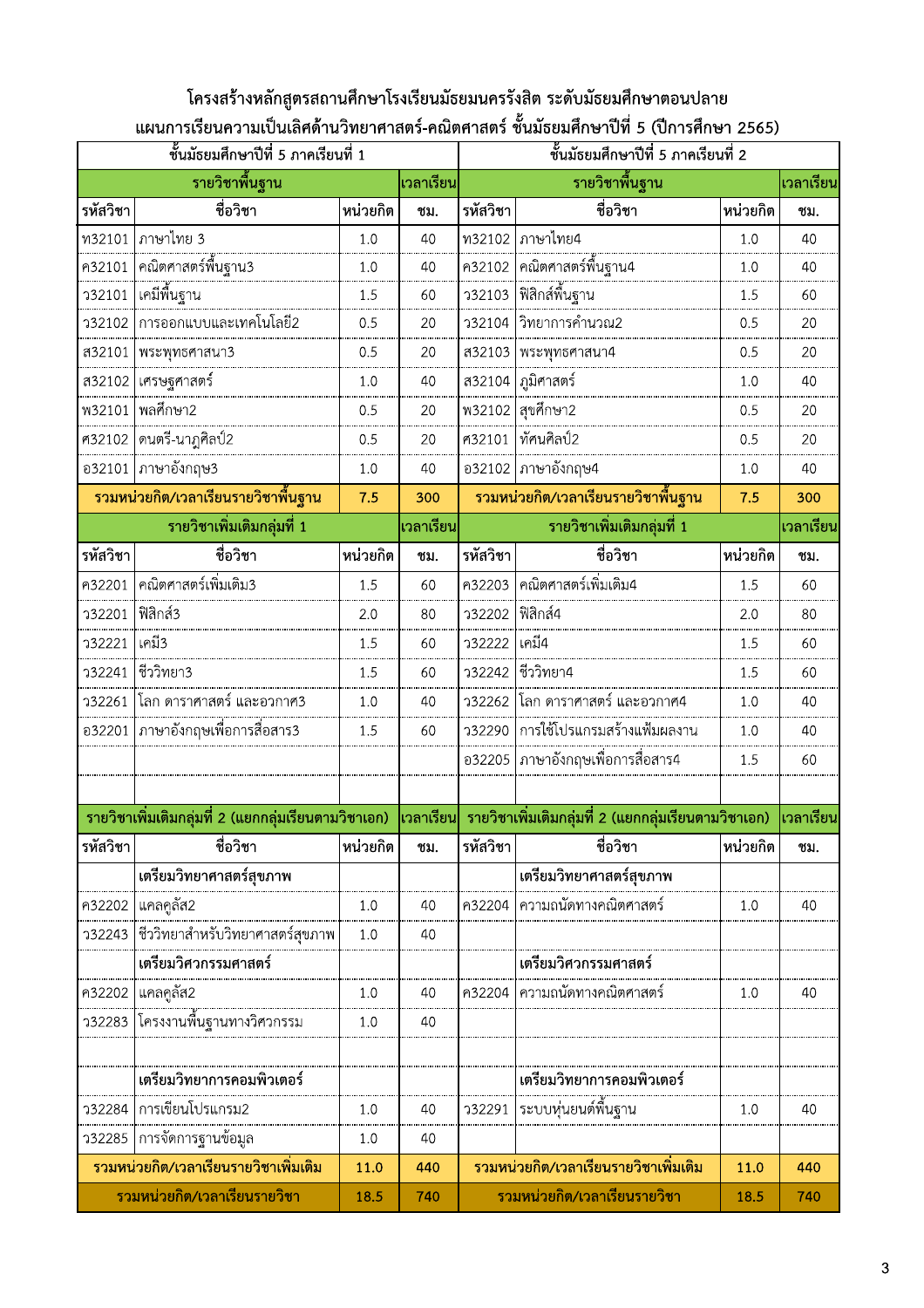# โครงสร้างหลักสูตรสถานศึกษาโรงเรียนมัธยมนครรังสิต ระดับมัธยมศึกษาตอนปลาย ีแผนการเรียนความเป็นเลิศด้านวิทยาศาสตร์-คณิตศาสตร์ ชั้นมัธยมศึกษาปีที่ 5 (ปีการศึกษา 2565)

| ขั้นมัธยมศึกษาปีที่ 5 ภาคเรียนที่ 1                 | ขั้นมัธยมศึกษาปีที่ 5 ภาคเรียนที่ 2 |                                                  |      |
|-----------------------------------------------------|-------------------------------------|--------------------------------------------------|------|
| กิจกรรมพัฒนาผู้เรียน                                | เวลา                                | ่กิจกรรมพัฒนาผู้เรียน                            | เวลา |
| ชื่อกิจกรรม                                         | ชม.                                 | ชื่อกิจกรรม                                      | ชม.  |
| แนะแนว3                                             | 20                                  | แนะแนว4                                          | 20   |
| ี่ ชุมนุมตามความสนใจ ม.5/รักษาดินแดน นศท.ชั้นปีที่2 | 20                                  | ชุมนุมตามความสนใจ ม.5/รักษาดินแดน นศท.ชั้นปีที่2 | 20   |
| กิจกรรมส่งเสริมคณธรรมจริยธรรม                       | 20                                  | กิจกรรมส่งเสริมคณธรรมจริยธรรม                    | 20   |
| ้รวมเวลากิจกรรมพัฒนาผู้เรียน                        | 60                                  | ้รวมเวลากิจกรรมพัฒนาผู้เรียน                     | 60   |
| ้เวลาเรียนรวมทั้งสิ้น                               | 800                                 | ้เวลาเรียนรวมทั้งสิ้น                            | 800  |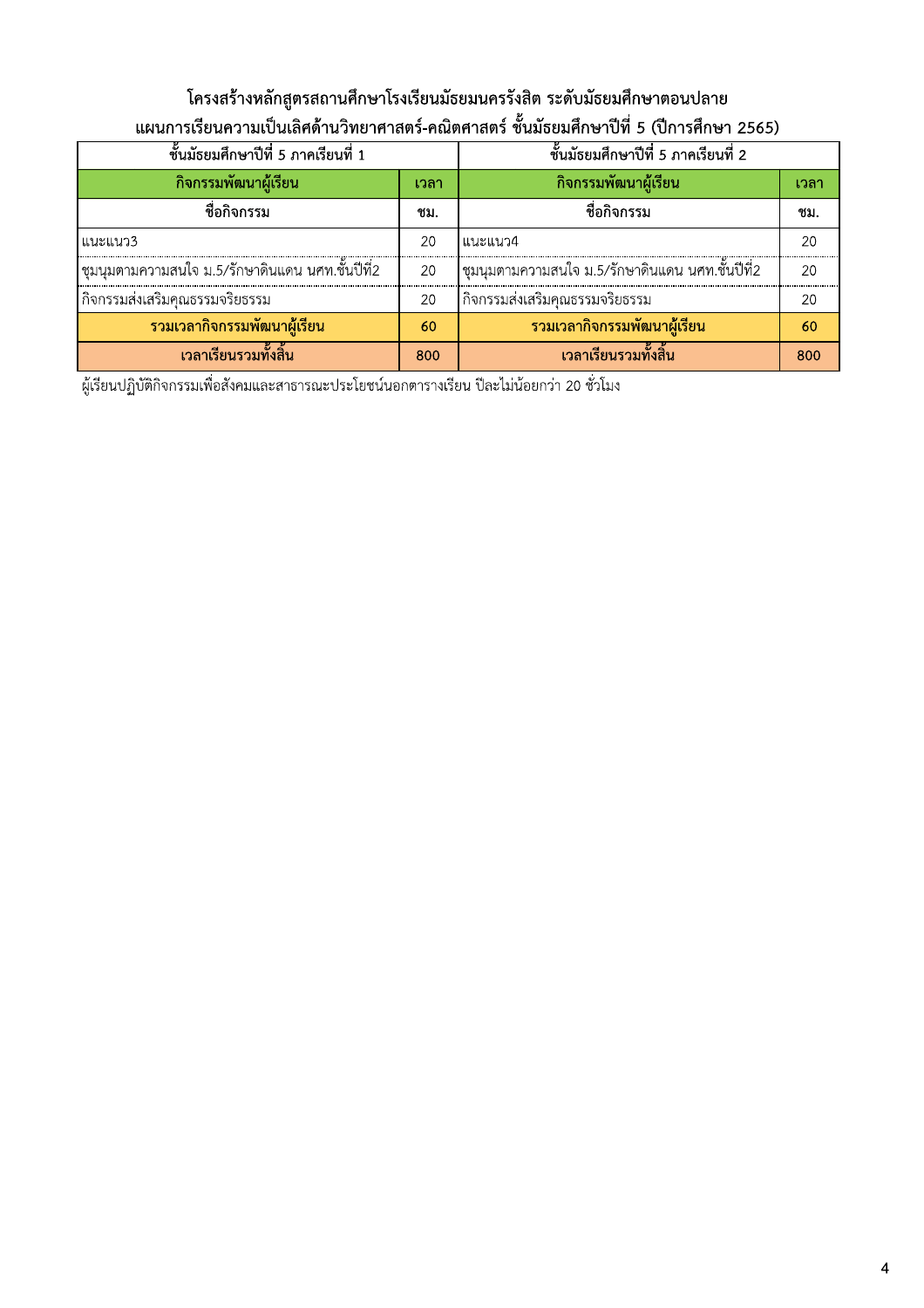### โครงสร้างหลักสูตรสถานศึกษาโรงเรียนมัธยมนครรังสิต ระดับมัธยมศึกษาตอนปลาย ีแผนการเรียนความเป็นเลิศด้านวิทยาศาสตร์-คณิตศาสตร์ ชั้นมัธยมศึกษาปีที่ 6 (ปีการศึกษา 2566)

|               | ์ชั้นมัธยมศึกษาปีที่ 6 ภาคเรียนที่ 1                 |          |           |          | ชั้นมัธยมศึกษาปีที่ 6 ภาคเรียนที่ 2                               |            |           |
|---------------|------------------------------------------------------|----------|-----------|----------|-------------------------------------------------------------------|------------|-----------|
|               | รายวิชาพื้นฐาน                                       |          | เวลาเรียน |          | รายวิชาพื้นฐาน                                                    |            | เวลาเรียน |
| รหัสวิชา      | ชื่อวิชา                                             | หน่วยกิต | ชม.       | รหัสวิชา | ชื่อวิชา                                                          | หน่วยกิต   | ชม.       |
| ท33101        | ภาษาไทย5                                             | 1.0      | 40        |          | ท33102 ภาษาไทย6                                                   | 1.0        | 40        |
| ค33101        |                                                      | 1.0      | 40        | ค33102   |                                                                   | 1.0        | 40        |
| 133101        | ์ โลก ดาราศาสตร์ และอวกาศพื้นฐาน                     | 1.0      | 40        | ส33102   | ประวัติศาสตร์ไทย                                                  | 1.0        | 40        |
| 733102        | วิทยาการคำนวณ3                                       | 0.5      | 20        |          | พ33102 สุขศึกษา3                                                  | 0.5        | 20        |
| ส33101        | ประวัติศาสตร์สากล                                    | 1.0      | 40        | ศ33101   | ทัศนศิลป์3                                                        | 0.5        | 20        |
| <b>W33101</b> | พลศึกษา3                                             | 0.5      | 20        |          | อ33102   ภาษาอังกฤษ6                                              | 1.0        | 40        |
| \$33101       | การงานอาชีพ                                          | 1.0      | 40        | ศ33102   | ดนตรี-นาฎศิลป์3                                                   | 0.5        | 20        |
| อ33101        | ภาษาอังกฤษ5                                          | 1.0      | 40        |          |                                                                   |            |           |
|               |                                                      |          |           |          |                                                                   |            |           |
|               | ้รวมหน่วยกิต/เวลาเรียนรายวิชาพื้นฐาน                 | 7.0      | 280       |          | ้รวมหน่วยกิต/เวลาเรียนรายวิชาพื้นฐาน                              | 5.5        | 220       |
|               | รายวิชาเพิ่มเติมกลุ่มที่ 1                           |          | เวลาเรียน |          | รายวิชาเพิ่มเติมกลุ่มที่ 1                                        |            | เวลาเรียน |
| รหัสวิชา      | ชื่อวิชา                                             | หน่วยกิต | ชม.       | รหัสวิชา | ชื่อวิชา                                                          | หน่วยกิต   | ชม.       |
| ค33201        | คณิตศาสตร์เพิ่มเติม5                                 | 1.5      | 60        | ค33202   | คณิตศาสตร์เพิ่มเติม6                                              | 1.5        | 60        |
| 133201        | ฟิสิกส์5                                             | 2.0      | 80        | 733202   | พิสิกส์6                                                          | 2.0        | 80        |
| 133221        | เคมี5                                                | 1.5      | 60        | 733222   | เคมี6                                                             | 1.5        | 60        |
| 133241        | ชีววิทยา5                                            | 1.5      | 60        | 733242   | ่ ชีววิทยา6                                                       | 1.5        | 60        |
| 133261        | โลก ดาราศาสตร์ และอวกาศ5                             | 1.0      | 40        | 33262    | โลก ดาราศาสตร์ และอวกาศ6                                          | 1.0        | 40        |
|               | ื่อ33201   ภาษาอังกฤษเพื่อการสื่อสาร5                | 1.5      | 60        | 133281   | คอมพิวเตอร์ตามมาตรฐาน IC3                                         | 1.5        | 60        |
|               | ส33202 เศรษฐกิจพอเพียง                               | 0.5      | 20        |          | ื่อ33206   ภาษาอังกฤษเพื่อการสื่อสาร6                             | 1.5        | 60        |
|               |                                                      |          |           |          |                                                                   |            |           |
|               | รายวิชาเพิ่มเติมกลุ่มที่ 2 (แยกกลุ่มเรียนตามวิชาเอก) |          |           |          | ∣เวลาเรียน∣่ รายวิชาเพิ่มเติมกลุ่มที่ 2 (แยกกลุ่มเรียนตามวิชาเอก) |            | เวลาเรียน |
| รหัสวิชา      | ชื่อวิชา                                             | หน่วยกิต | ชม.       | รหัสวิชา | ชื่อวิชา                                                          | ่ หน่วยกิต | ซม.       |
|               | เตรียมวิทยาศาสตร์สุขภาพ                              |          |           |          | เตรียมวิทยาศาสตร์สุขภาพ                                           |            |           |
| อ33205        | ภาษาอังกฤษบูรณาการทักษะเฉพาะด้าน                     | 1.0      | 40        | 733290   | ความถนัดทางการแพทย์                                               | 1.5        | 60        |
| 733282        | มิติสัมพันธ์และการเชื่อมโยง                          | 1.0      | 40        | ค33203   | SAT ทางคณิตศาสตร์                                                 | 1.0        | 40        |
|               | เตรียมวิศวกรรมศาสตร์                                 |          |           |          | เตรียมวิศวกรรมศาสตร์                                              |            |           |
| อ33205        | ภาษาอังกฤษบูรณาการทักษะเฉพาะด้าน                     | 1.0      | 40        | 733291   | ความถนัดทางวิศวกรรม*                                              | 1.5        | 60        |
| 733282        | มิติสัมพันธ์และการเชื่อมโยง                          | 1.0      | 40        | 733292   | ความถนัดทางสถาปัตยกรรม*                                           | 1.5        | 60        |
|               |                                                      |          |           | ค33203   | SAT ทางคณิตศาสตร์                                                 | 1.0        | 40        |
|               | เตรียมวิทยาการคอมพิวเตอร์                            |          |           |          | เตรียมวิทยาการคอมพิวเตอร์                                         |            |           |
| 733283        | ระบบเครือข่ายคอมพิวเตอร์                             | 1.0      | 40        | 733293   | โครงงานคอมพิวเตอร์                                                | 0.5        | 20        |
| 733284        | วิทยาการหุ่นยนต์                                     | 1.0      | 40        | 733294   | คอมพิวเตอร์แอนิเมชั่น                                             | 2.0        | 80        |
|               | รวมหน่วยกิต/เวลาเรียนรายวิชาเพิ่มเติม                | 11.5     | 460       |          | รวมหน่วยกิต/เวลาเรียนรายวิชาเพิ่มเติม                             | 13.0       | 520       |
|               | รวมหน่วยกิต/เวลาเรียนรายวิชา                         | 18.5     | 740       |          | รวมหน่วยกิต/เวลาเรียนรายวิชา                                      | 18.5       | 740       |